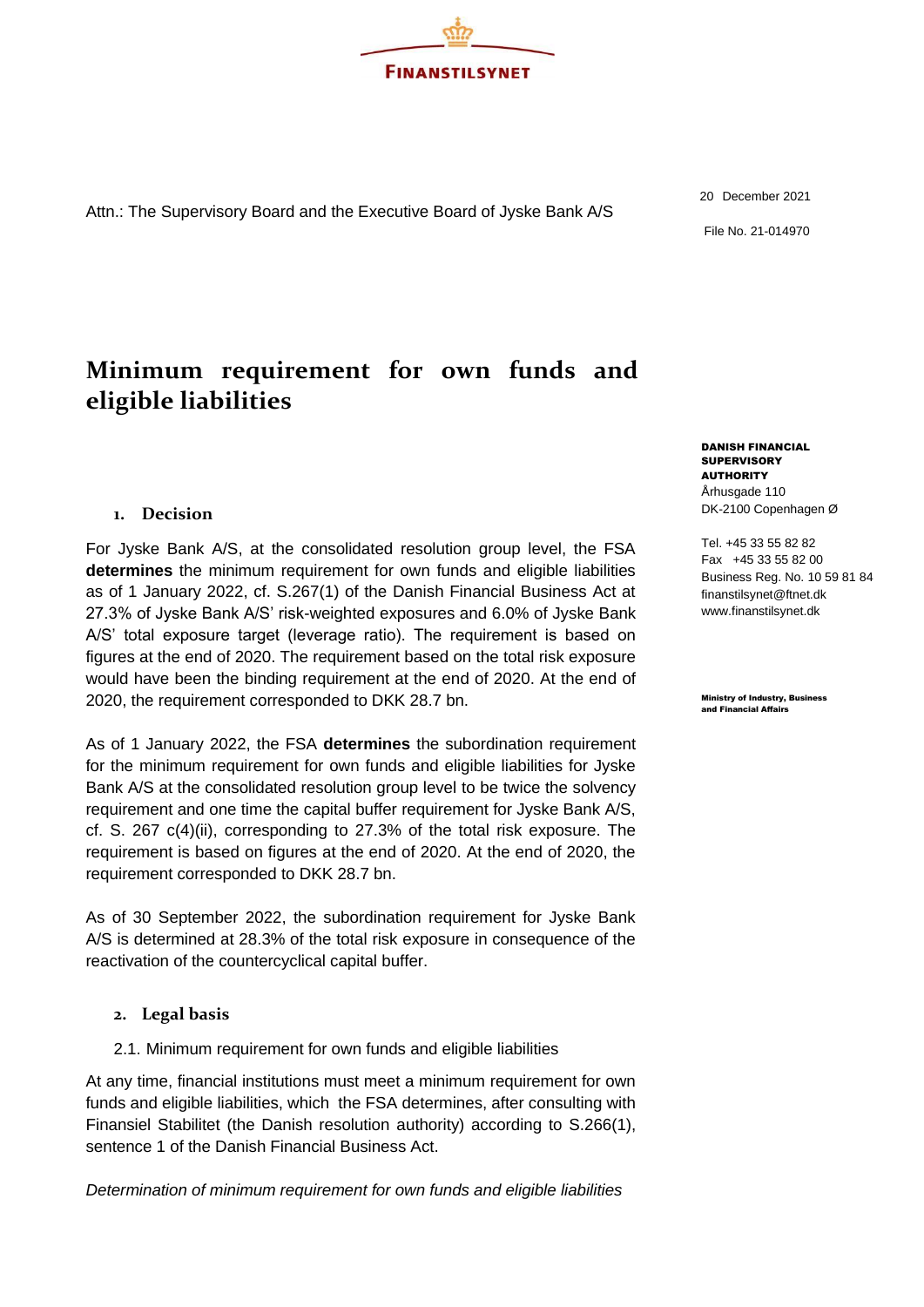The FSA must determine the minimum requirement for own funds and eligible liabilities as a percentage of the total risk exposure of the company and the total risk exposure target of the company, cf. S.266(5) of the Danish Financial Business Act..

The minimum requirement for own funds and eligible liabilities is determined on the basis of the following circumstances, cf. s.266 a(1) of the Danish Financial Business Act.

- 1) It must be possible to resolve the resolution group by using the resolution tools on the resolution unit in a way that meets the resolution objectives.
- 2) The resolution unit and its subsidiaries that are not resolution units must have sufficient own funds and eligible liabilities to ensure that losses can be absorbed, and the capital ratio and leverage ratio of the relevant companies can be re-established at a level where the resolution unit and its subsidiaries that are not resolution units can still meet the license requirements and carry out the activities for which a licence has been granted and where sufficient confidence in the market is maintained.
- 3) The resolution unit must have sufficient own funds and eligible liabilities to absorb losses and to re-establish the capital ratio and leverage ratio of the resolution unit to a level where the resolution unit can still meet the license requirements and carry out the activities for which a license has been granted and where sufficient confidence in the market is maintained when the resolution plan envisages the possibility that certain categories of own funds and eligible liabilities are exempt from bail-in or are transferred in full to a recipient through a partial transfer.
- 4) The company's size, business model, funding model and risk profile.
- 5) To which extent the company being in distress will have a negative effect on financial stability, including the effects on other companies.

The FSA determines the minimum requirement for own funds and eligible liabilities at an amount sufficient to ensure that the the expected losses of the company will be absorbed in full (loss absorption) and that the resolution unit and its subsidiaries that are not resolution units will be recapitalised to the level that is necessary in order for them still to meet the license requirements and to carry out the activities for which a license has been granted for a suitable period of no more than 12 months (recapitalisation), cf. S3 of the executive order on the minimum requirement for own funds and eligible liabilities.

According to S.266 of the Danish Financial Business Act, cf. S.5 of the executive order on the minimum requirement for own funds and eligible liabilities, the minimum requirement for own funds and eligible liabilities of a resolution unit will be determined as: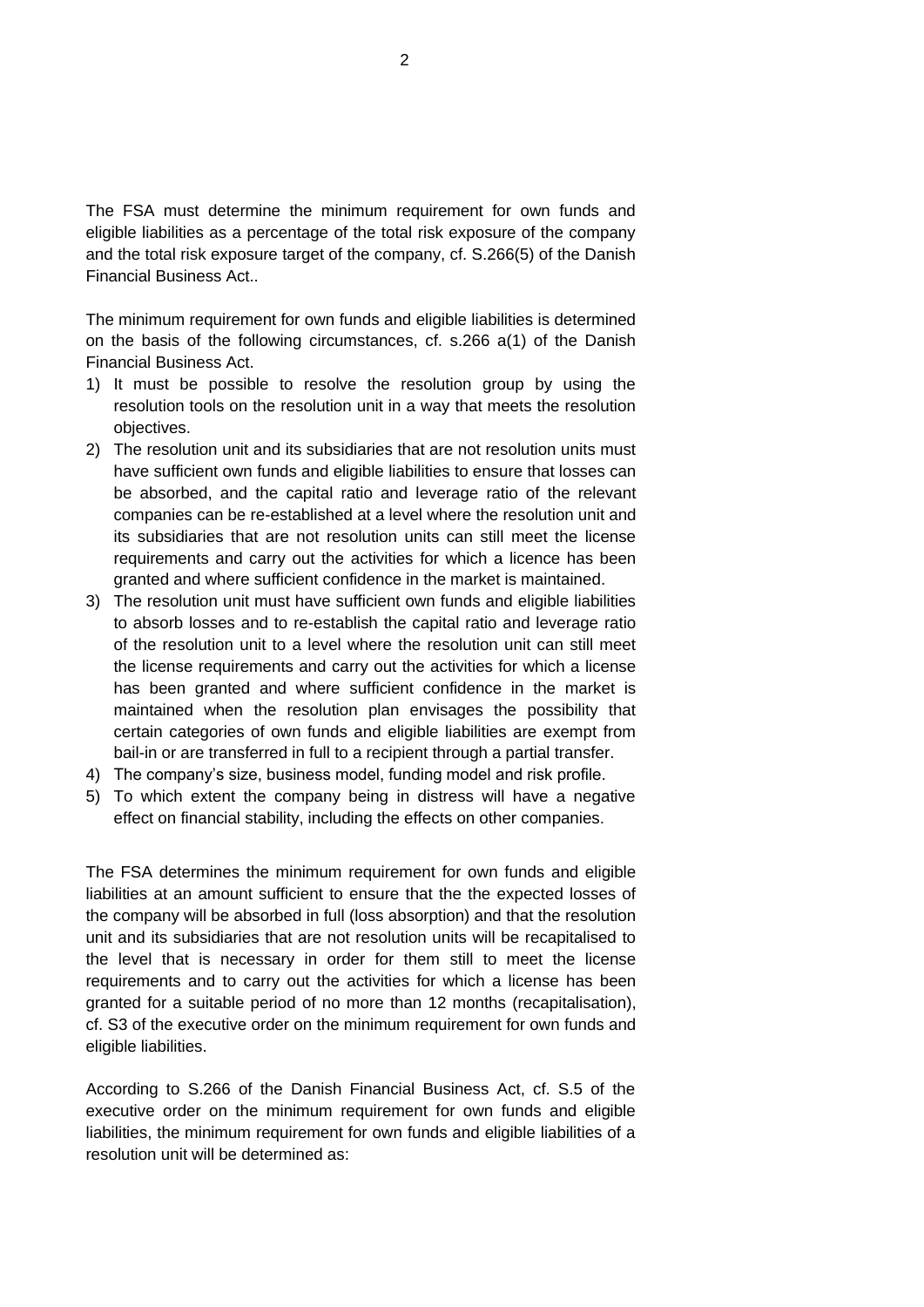1) A percentage of the total risk exposure of the resolution unit (riskweighted exposures), cf. S.266(5)(i) of the Danish Financial Business Act, calculated in accordance with Appendix 1, No. 1. The requirement is determined as a percentage calculated in accordance with Appendix 1, No. 2.

2) A percentage of the total exposure target of the resolution unit (leverage ratio), cf. S.266(5)(ii) of the Danish Financial Business Act, calculated in accordance with Appendix 1, No. 3. The requirement is determined as a percentage calculated in accordance with Appendix 1, No. 4.

#### *Loss absorption amount*

The loss absorption amount is determined as the losses that must be absorbed in connection with resolution and that correspond to the requirements applicable to the resolution unit, cf. Article 92(1)(i)(c) of Regulation (EU) No. 575/2013 of the European Parliament and of the Council on prudential requirements for credit institutions and investment firms and S.124 of the Danish Financial Business Act, at the consolidated resolution group level, cf. Appendix 1, Nos. 1 and 3 of the executive order on the minimum requirement for own funds and eligible liabilities.

#### *Recapitalisation amount*

The recapitalisation amount is determined as an amount that offers the resolution group the possibility of renewed compliance with its total capital ratio referred to in Article 92(1)(c) of Regulation (EU) No. 575/2013 of the European Parliament and of the Council on prudential requirements for credit institutions and investment firms and S.124 of the Danish Financial Business Act at the consolidated resolution group level after the completion of the preferred resolution strategy, cf. Appendix 1, Nos. 1 and 3 of the executive order on the minimum requirement for own funds and eligible liabilities.

The FSA may raise or lower the recapitalisation amount, cf. Appendix 1, Nos. 1 and 3 of the executive order on the minimum requirement for own funds and eligible liabilities. The FSA may increase the recapitalisation amount by a sufficient amount necessary to ensure that the resolution unit after resolution is able to maintain sufficient confidence in the market for a sufficient period of no longer than 12 months, cf. Appendix 1, No. 1 of the executive order on the minimum requirement for own funds and eligible liabilities.

*Compliance with the minimum requirement for own funds and eligible liabilities* A resolution unit must meet the minimum requirement for own funds and eligible liabilities at the consolidated resolution group level, cf. S.267(1) of the Danish Financial Business Act. The consolidation relate only to companies subject to a minimum requirement for own funds and eligible liabilities, cf. S.267(2), first sentence of the Danish Financial Business Act.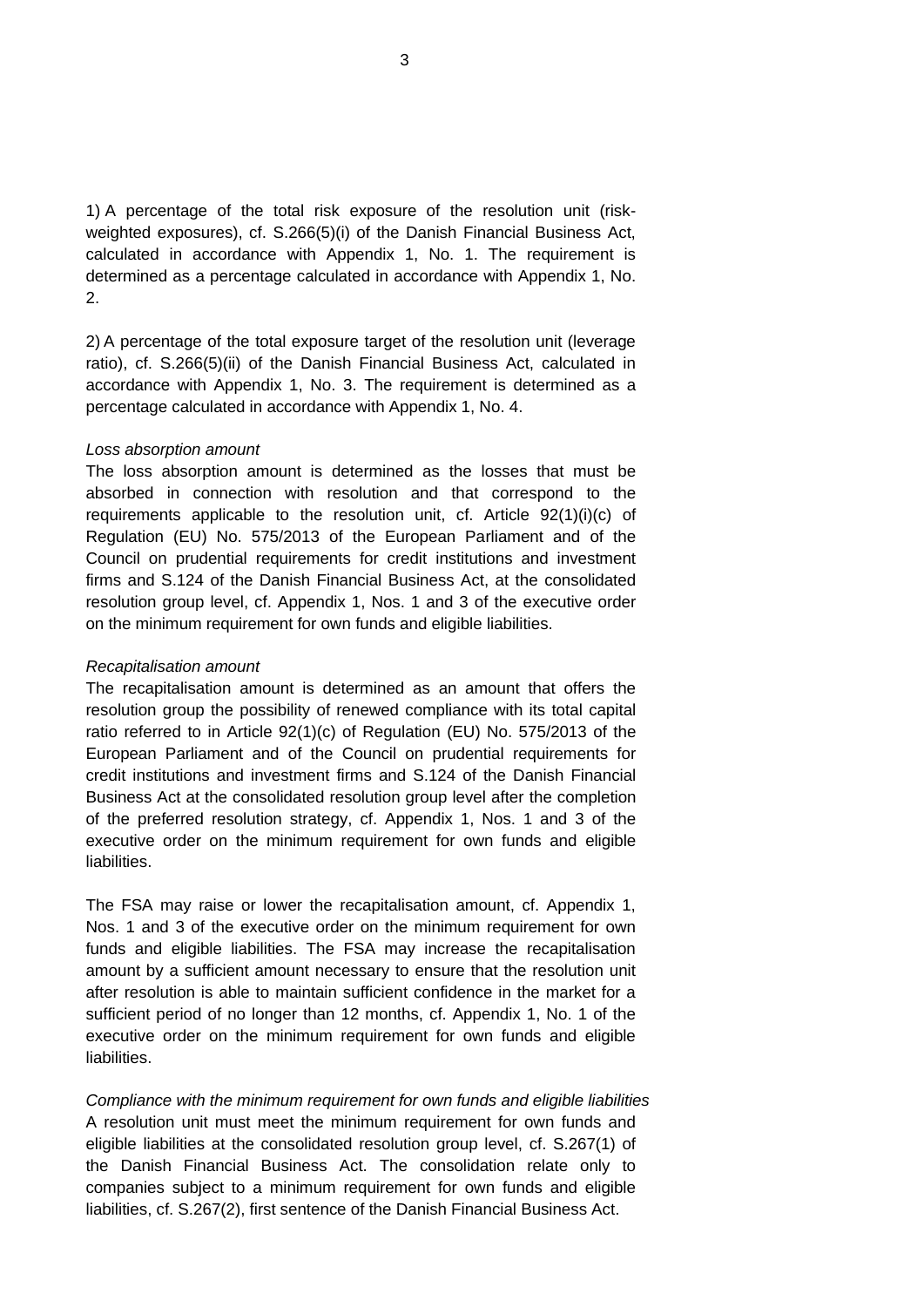Mortgage credit institutions are exempt from the requirement, cf. S.266(1) of the Danish Financial Business Act. Mortgage credit institution must instead meet a debt buffer requirement, cf. S.268 of the Danish Financial Business Act. Hence mortgage credit institutions are not subject to the consolidation at the determination of the minimum requirement for own funds and eligible liabilities at a consolidated level.

Own funds and eligible liabilities applied to meet a requirement determined for own funds and eligible liabilities that must be met at a consolidated level must not at the same time be applied to meet or fund liabilities that are included in order to meet the requirements of S.268(1-4) or the requirements that follow from S.268 d, cf. S.267(2), second sentence of the Danish Financial Business Act.

2.2. Requirement for subordination of the minimum requirement for own funds and eligible liabilities.

The FSA must after consulting with Finansiel Stabilitet (the Danish resolution authority) determine that a proportion of the minimum requirement for own funds and eligible liabilities shall be fulfilled through own funds, subordinated eligible instruments or liabilities subject to S. 267 a(1), No. 5, (requirement for subordination) for resolution units that are not global systemically important financial institutions (G-SIFIs) and that are included in a resolution group of which total assets are below EUR 100 bn, but which the FSA has assessed will, with a reasonable degree of probability, pose a systematic risk, should they be in distress, cf. S.267 c(1), No. 3 of the Danish Financial Business Act.

However, after consulting with Finansiel Stabilitet, the FSA may determine that the requirement for subordination shall be an amount that as a maximum corresponds to the higher amount of either 8% of the resolution group's total liabilities and own funds or the amount calculated on the basis of the formula stated in appendix 9, No. 3, if one of the following conditions have been met, cf. S.267 c(4) of the Danish Financial Business Act.

- 1) The FSA and Finansiel Stabilitet have established material obstacles for resolution, cf. S.262 and S.263, and no remedial measures have been taken in accordance with orders given by the FSA according to S.264(5) by the deadline stipulated, or the established material obstacles cannot be remedied through the orders mentioned in S.264(5) and the determination of the proportion mentioned in (1) according to this stipulation offsets the negative impact of the material obstacle on the possibilities of resolution.
- 2) It is implied in the resolution plan for the resolution unit that the preferred resolution strategy for the resolution unit to a limited extent is feasible and credible, taking into account the size of the resolution unit, the nature, the extent and the complexity of the activities of the resolution unit, the risks entailed with the activities of the resolution unit, the interrelationship, as well as the legal status and shareholding structure of the resolution unit.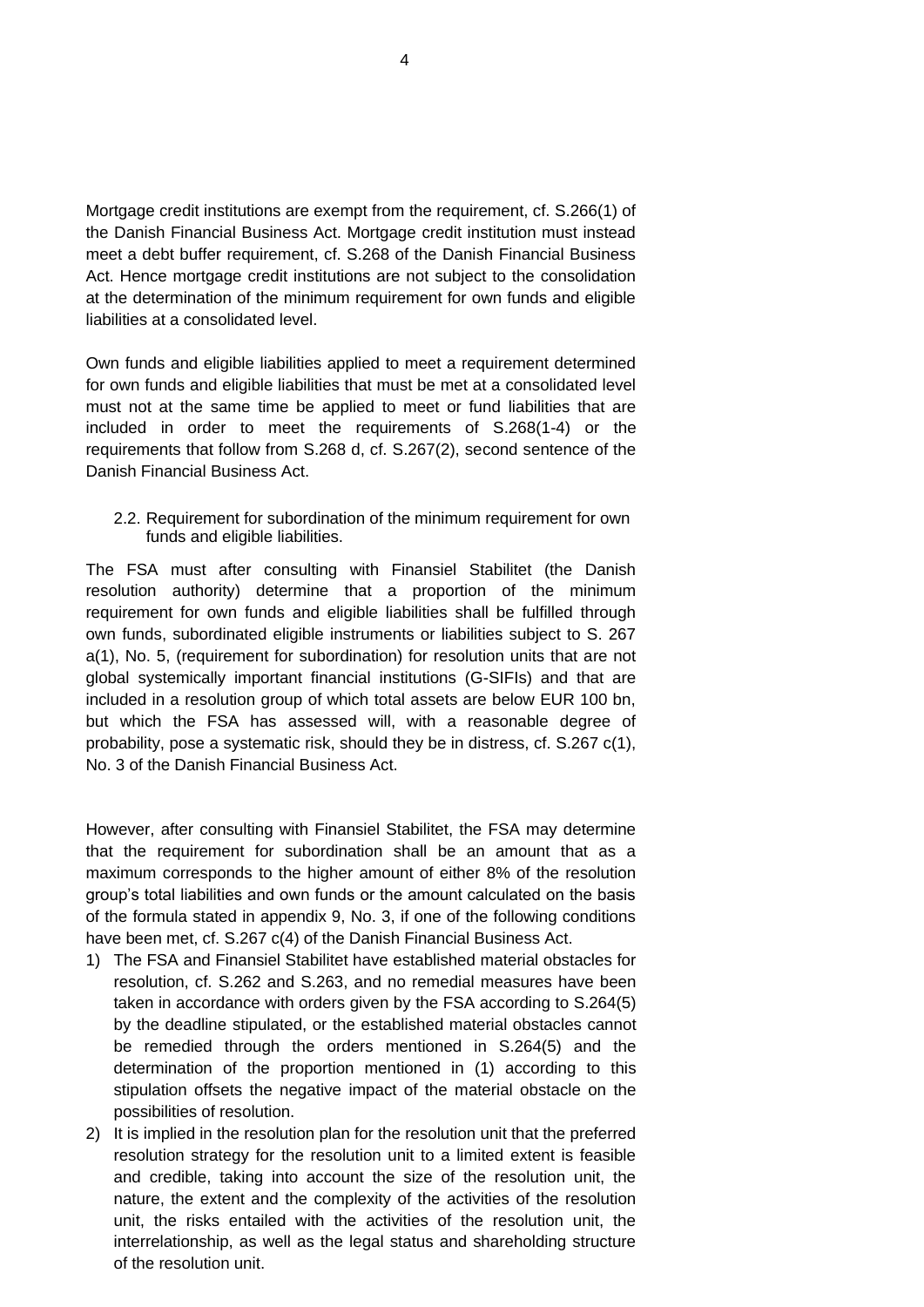3) The individual solvency requirement laid down pursuant to S.124(3) or individual solvency requirements laid down pursuant to S.124(2) reflect that the resolution unit is among the 20% most risky companies for which the FSA determines a minimum requirement for own funds and eligible liabilities.

## 2.3. Transition period

After consulting with Finansiel Stabilitet, the FSA sets a deadline by which the companies must meet the minimum requirement for own funds and eligible liabilities and the subordination requirement, cf. S.5(11) first sentence in the Act to Amend the Financial Business Act, etc.<sup>1</sup>. The companies must meet the requirements as of 1 January 2024, cf. S.5(11), second sentence in the Act to Amend the Financial Business Act. etc. With a view to meeting the requirements, the FSA defines intermediate targets that the companies must meet as of 1 January 2022, cf. S.5(11), fourth sentence in the Act to Amend the Financial Business Act. etc. The FSA defines intermediate targets for each 12-month period during the transitional period for the company, cf. S.5(11), fifth sentence in the Act to Amend the Financial Business Act. Etc.

#### 2.4. Resolution plan and interest of the general public

The FSA must prepare, adopt and maintain a resolution plan, according to Sections 259 and 260 of the Danish Financial Business Act.

The resolution plan must state the resolution units and resolution groups in the business group in question, cf. S.260(2), sentence 2 in the Danish Financial Business Act.

The resolution plan assesses whether the interest of the general public necessitates implementation of resolution measures, as this is a precondition for restructuring or resolution, cf. S.4(1), No.3, of the Danish Act on Restructuring and Resolution of Certain Financial Enterprises.

According to S.5 of the Act on Restructuring and Resolution of Certain Financial Enterprises, the interest of the public includes the following:

- 1) to ensure the continuity of critical functions, the discontinuance of which is likely to lead to the disruption of services that are essential to the real economy or likely to disrupt financial stability;
- 2) to avoid a significant adverse effect on the financial stability, in particular by preventing contagion, including to market infrastructures, and by maintaining market discipline;
- 3) to protect public funds by minimising reliance on extraordinary public financial support;
- 4) to protect depositors and investors covered by the Act on a Depositor and Investor Guarantee Scheme;
- 5) to protect client funds and client assets.

<sup>1</sup> Act No. 2110 of 22 December 2020 for the amendment of the Danish Financial Business Act, the Danish Act on Restructuring and Resolution of Certain Financial Enterprises and the Danish Capital Market Act and bills for the repeal of the Danish Act on Financial Stability.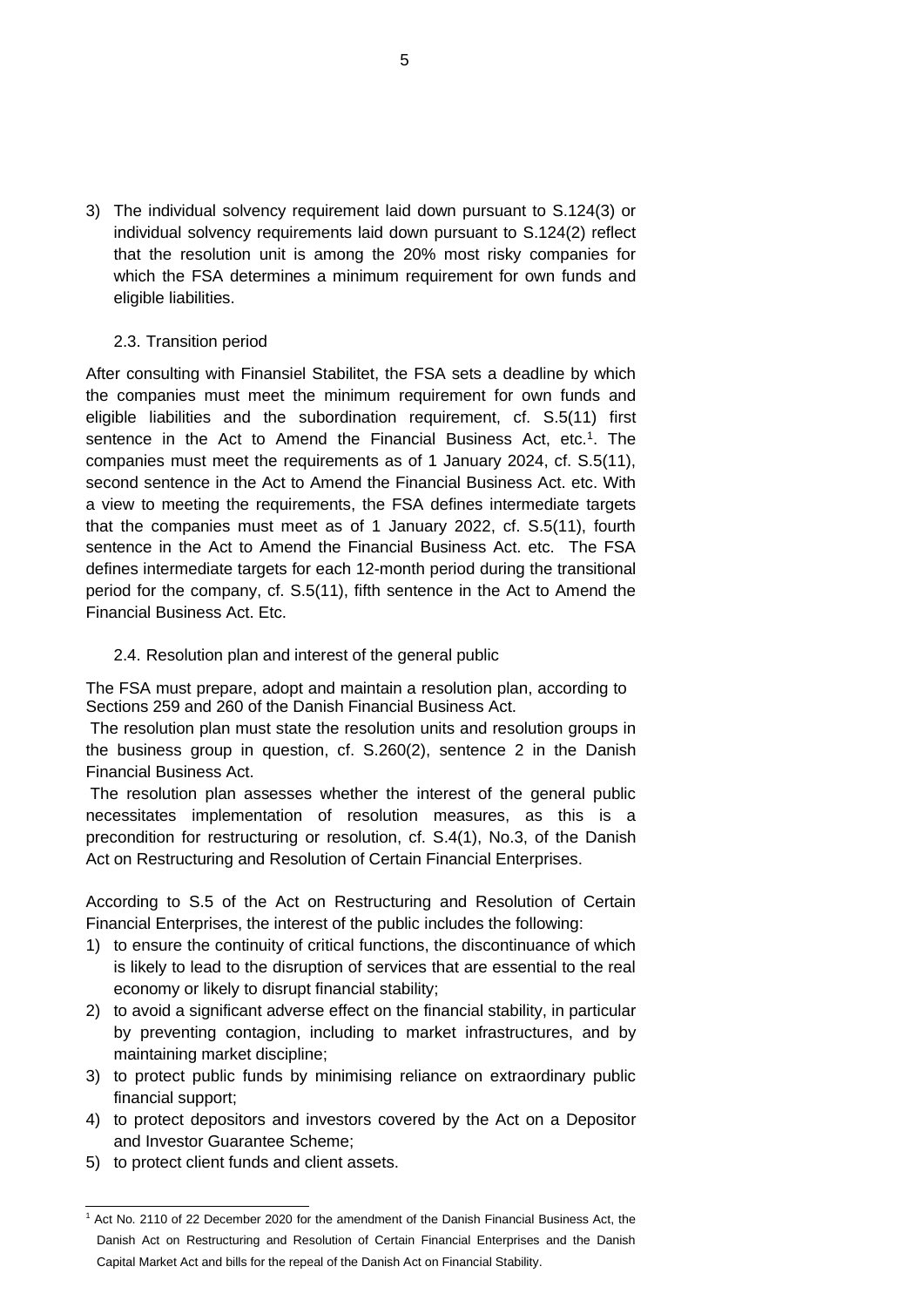Moreover, it is a condition that the resolution objectives in question cannot be met to the same extent in the event of bankruptcy proceedings, cf. the comments to S.4(1), No. 3, of the Danish Act on Restructuring and Resolution of Certain Financial Enterprises.

## **3. The assessment of the FSA**

The FSA determines the minimum requirement for own funds and eligible liabilities, cf. S.266(1), sentence 1 of the Danish Financial Business Act, on the basis of the criteria laid down in S.266 a of the Danish Financial Business Act and the resolution plan for Jyske Bank A/S.

#### 3.1. *The resolution plan*

#### *Interest of the public*

Jyske Bank A/S has as a consolidated company been appointed a systemically important financial institution, and also the group has critical functions that must be continued during a situation of resolution.

Therefore the resolution plan assesses that, if it is necessary in the interest of the public, one or more resolution measures must be initiated if the group is in distress, cf. S.4(1), No. 3 of the Danish Act on Restructuring and Resolution of Certain Financial Enterprises.

#### *Resolution strategy*

Jyske Bank A/S is has been designated a resolution unit.

The resolution strategy is based on the assumption that the control of Jyske Bank A/S is transferred to Finansiel Stabilitet if the conditions for resolution are met.

The resolution strategy is based on a single-point-of-entry, where the Group is identified as the resolution group and is seen as a whole in the event of resolution. The point of departure is that Jyske Bank A/S will remain in the market and be re-established as a viable enterprise. This will be ensured through recapitalisation of the resolution group at the consolidated resolution group level through write-downs and conversion of creditor claims.

#### 3.2. Minimum requirement for own funds and eligible liabilities

#### *Loss absorption amount*

The FSA assesses that the loss absorption amount for Jyske Bank A/S is to be determined as Jyske Bank A/S' solvency requirement, cf. S3 in the executive order on the minimum requirement for own funds and eligible liabilities.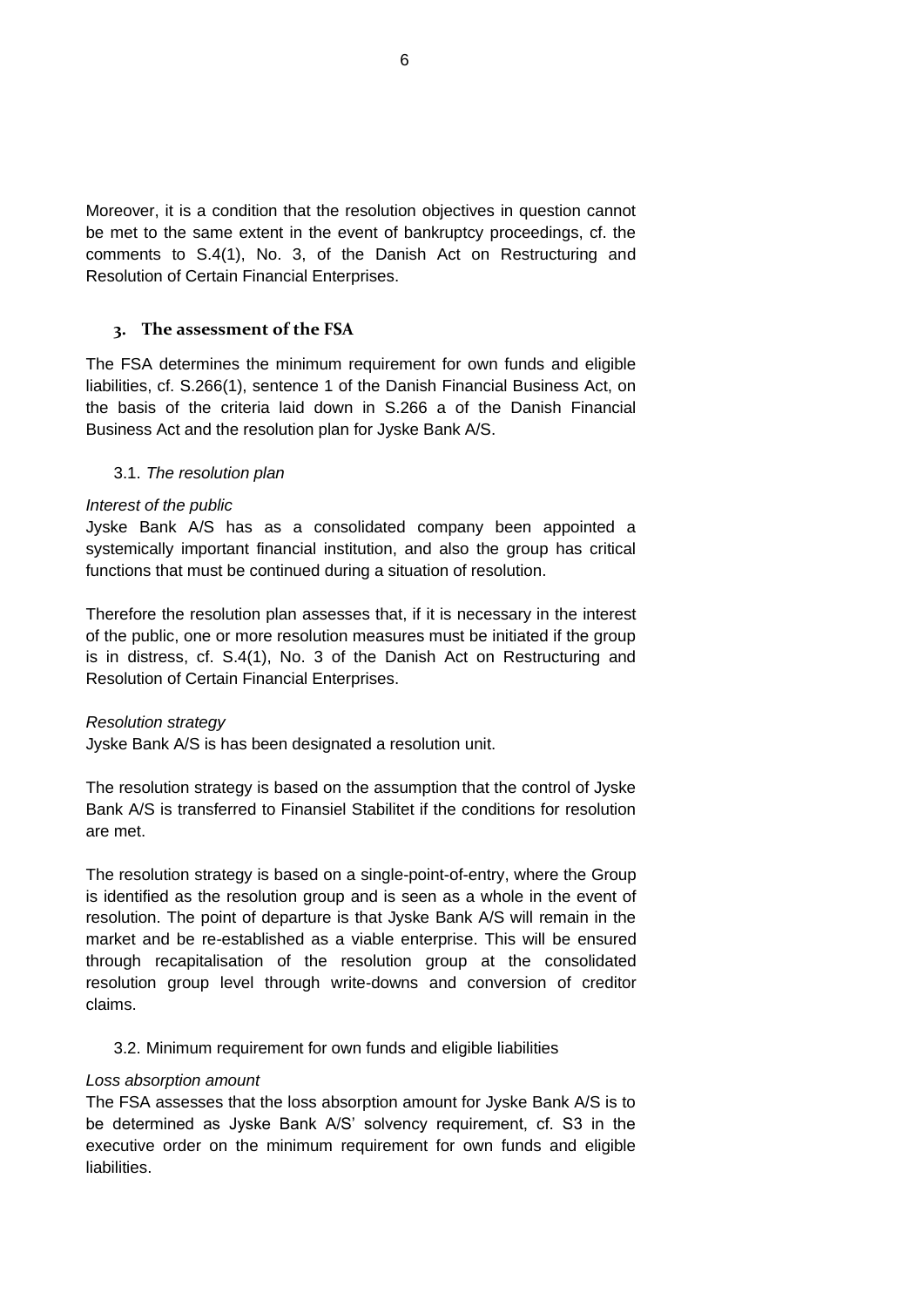#### *Recapitalisation amount*

The point of departure is that the resolution group will be re-established as a viable enterprise by Finansiel Stabilitet, cf. section 3.1. Therefore, the FSA assesses that, for Jyske Bank A/S, the recapitalisation amount is to be determined as the solvency requirement plus the combined capital buffer requirement except for the countercyclical buffer.

*Determination of minimum requirement for own funds and eligible liabilities* Hence the FSA assesses that the minimum requirement for own funds and eligible liabilities must be twice the solvency requirement plus one time the combined capital buffer requirement except for the countercyclical buffer (loss absorption and recapitalisation).

The FSA determines the minimum requirement for own funds and eligible liabilities as of 1 January 2024 and the intermediate target as of 1 January 2022 at the consolidated resolution group level at 27.3% of Jyske Bank A/S' total risk exposure (risk-weighted exposures) and 6.0% of Jyske Bank A/S' total exposure target (leverage ratio). The requirement is based on figures at the end of 2020. The requirement based on the total risk exposure would have been the binding requirement at the end of 2020. At the end of 2020, the requirement corresponded to DKK 28.7 bn.

The FSA assesses that the intermediate targets will ensure a linear structure of owns funds and eligible liabilities over the period leading up to the compliance with the minimum requirement for own funds and eligible liabilities on 1 January 2024. Therefore, as already today, Jyske Bank A/S meets the minimum requirement for own funds and eligible liabilities as of 1 January 2024, the intermediate target as of January 2022 is the same as the minimum requirement for own funds and eligible liabilities as of 1 January 2024.

As mortgage credit institutions are exempt from the minimum requirement for own funds and- liabilities Board, cf. S.266(1) of the Danish Financial Business Act, Jyske Realkredit A/S is not included in the consolidation on which the consolidated requirement for Jyske Bank A/S is based, according to S.267(2), first sentence, of the Danish Financial Business Act.

3.3. Requirement for subordination of the minimum requirement for own funds and eligible liabilities.

For Jyske Bank A/S, at the consolidated resolution group level, the FSA determines the subordination requirement as of 1 January 2024 and the intermediate target as of 1 January 2022 at twice the solvency requirement and one time the capital buffer requirement for Jyske Bank A/S. The requirement is determined according to S.267(4)(ii), sentence 2 of the Danish Financial Business Act. The FSA determines the subordination requirement as of 1 January 2022 at 27.3% of the total risk exposure. The requirement is based on figures at the end of 2020. At the end of 2020, the requirement corresponded to DKK 28.7 bn.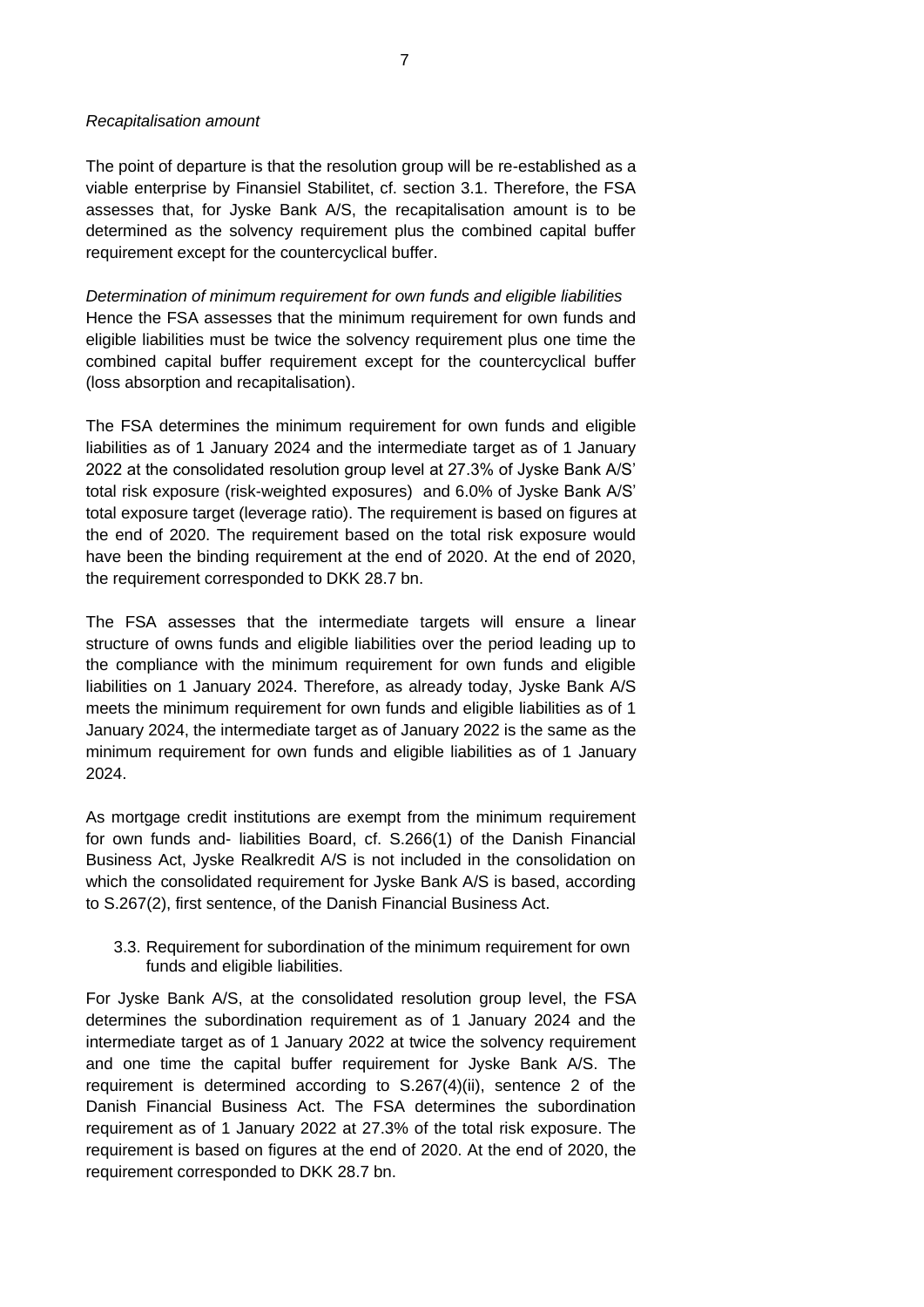Jyske Bank A/S is a SIFI with a high degree of internal as well as external dependencies. The FSA assesses that, to a limited extent, the preferred resolution strategy for Jyske Bank A/S is feasible and credible, if it is not supported by sufficient subordinated means, as the risk increases of having to execute a bail-in relating to unsecured claims (non-subordinated funding), the lower the degree of subordinated funding that is available in the event of resolution. Bail-in of general unsecured creditors may result in significant, negative effects for the financial system, market confidence and the real economy and may have derived negative effects on other financial Institutions in Denmark. Moreover, the company's activities are of a such an extensive nature that bail-in of general unsecured creditors will increase the complexity of settlement.

A higher degree of subordinated funding will also have the result that the general unsecured creditors are to account for a smaller amount, if it turns out to be necessary to execute bail-in for unsecured claims. Moreover, a high degree of subordination will also increase the transparency for investors as to which creditors are likely to have to make contributions in the event of resolution, as subordinated funding per construction is designed to bear losses.

The FSA assesses that the intermediate targets will ensure a linear structure of subordinated liabilities over the period leading up to the compliance with the subordination requirement on 1 January 2024. Therefore, as already today, Jyske Bank A/S meets the subordination requirement as of 1 January 2024, however, with an increase as of 30 September 2022 after the reactivation of the countercyclical capital buffer, the intermediate target will as of January 2022 be equal to the subordination requirement as of 1 January 2024.

## **4. Consultation**

On 26 October 2021, Jyske Bank A/S was consulted regarding the decision and was given a deadline until 12 November 2021.

#### **5. Complaints**

The decision of the FSA can, no later than four weeks after receipt, be brought before the Danish Commerce and Companies Appeal Board, cf. S.372(1) of the Danish Financial Business Act. The complaint must be sent by e-mail to [ean@naevneneshus.dk](mailto:ean@naevneneshus.dk) or by post to Erhvervsankenævnets sekretariat, Toldboden 2, 8800 Viborg.